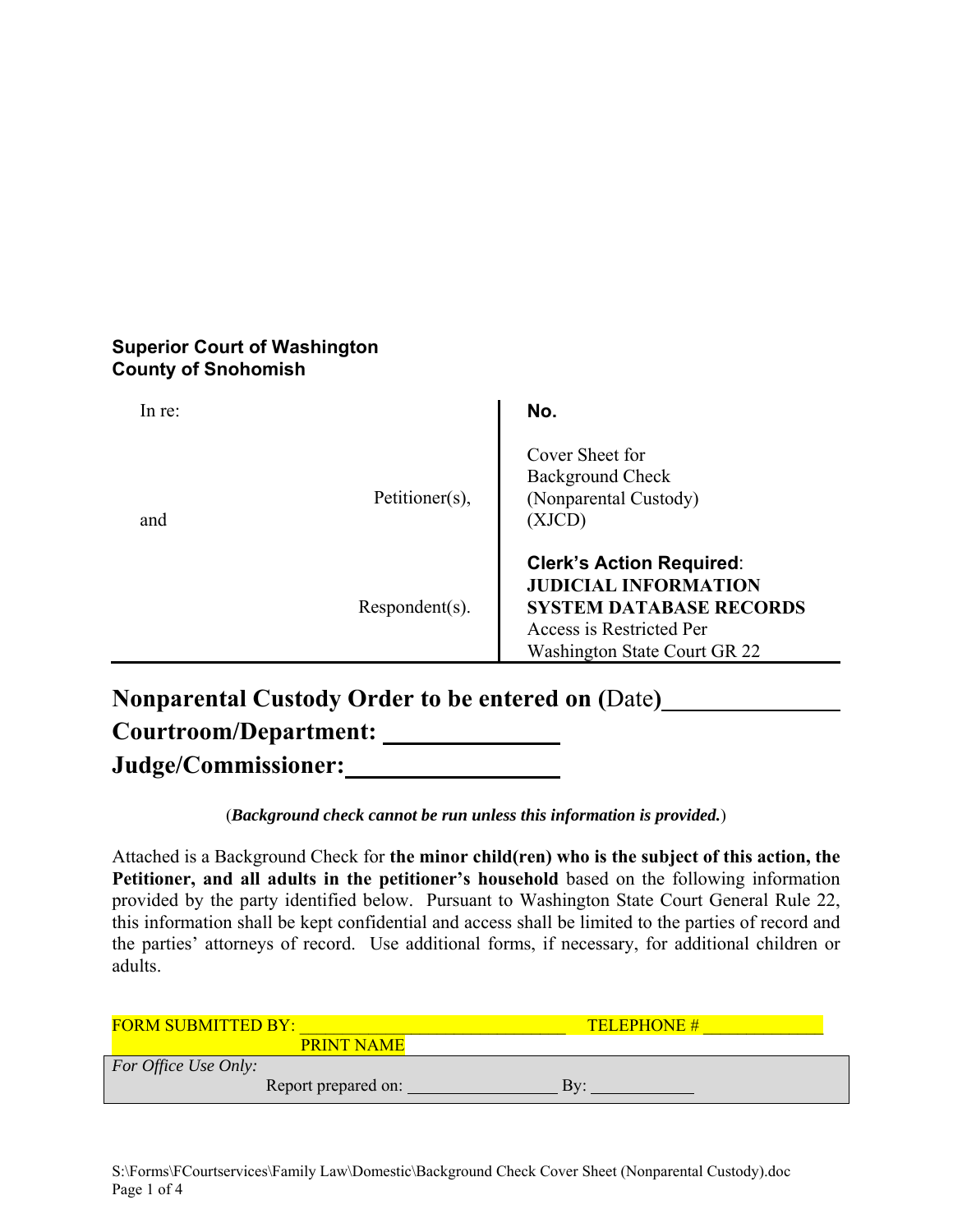| <b>CHILD(REN) INFORMATION</b>                    |                                                  |  |  |  |
|--------------------------------------------------|--------------------------------------------------|--|--|--|
| Child's FULL Name (First, Middle, Last)          | Child's FULL Name (First, Middle, Last)          |  |  |  |
|                                                  |                                                  |  |  |  |
| Child's Date of Birth (MO/DAY/YEAR)              | Child's Date of Birth (MO/DAY/YEAR)              |  |  |  |
| <b>Child's CURRENT Address</b>                   | <b>Child's CURRENT Address</b>                   |  |  |  |
|                                                  |                                                  |  |  |  |
|                                                  |                                                  |  |  |  |
| <b>Child's PREVIOUS Address</b>                  | <b>Child's PREVIOUS Address</b>                  |  |  |  |
|                                                  |                                                  |  |  |  |
|                                                  |                                                  |  |  |  |
| <b>FOR COURT USE ONLY</b>                        | <b>FOR COURT USE ONLY</b>                        |  |  |  |
| Picture ID checked - copy attached $\Box$        | Picture ID checked - copy attached $\Box$        |  |  |  |
| Background check attached / No information found | Background check attached / No information found |  |  |  |

| <b>CHILD(REN) INFORMATION</b>                    |                                                  |  |  |  |
|--------------------------------------------------|--------------------------------------------------|--|--|--|
| Child's FULL Name (First, Middle, Last)          | Child's FULL Name (First, Middle, Last)          |  |  |  |
| Child's Date of Birth (MO/DAY/YEAR)              | <b>Child's Date of Birth (MO/DAY/YEAR)</b>       |  |  |  |
| <b>Child's CURRENT Address</b>                   | <b>Child's CURRENT Address</b>                   |  |  |  |
| <b>Child's PREVIOUS Address</b>                  | <b>Child's PREVIOUS Address</b>                  |  |  |  |
| <b>FOR COURT USE ONLY</b>                        | <b>FOR COURT USE ONLY</b>                        |  |  |  |
| Picture ID checked - copy attached $\Box$        | Picture ID checked - copy attached $\Box$        |  |  |  |
| Background check attached / No information found | Background check attached / No information found |  |  |  |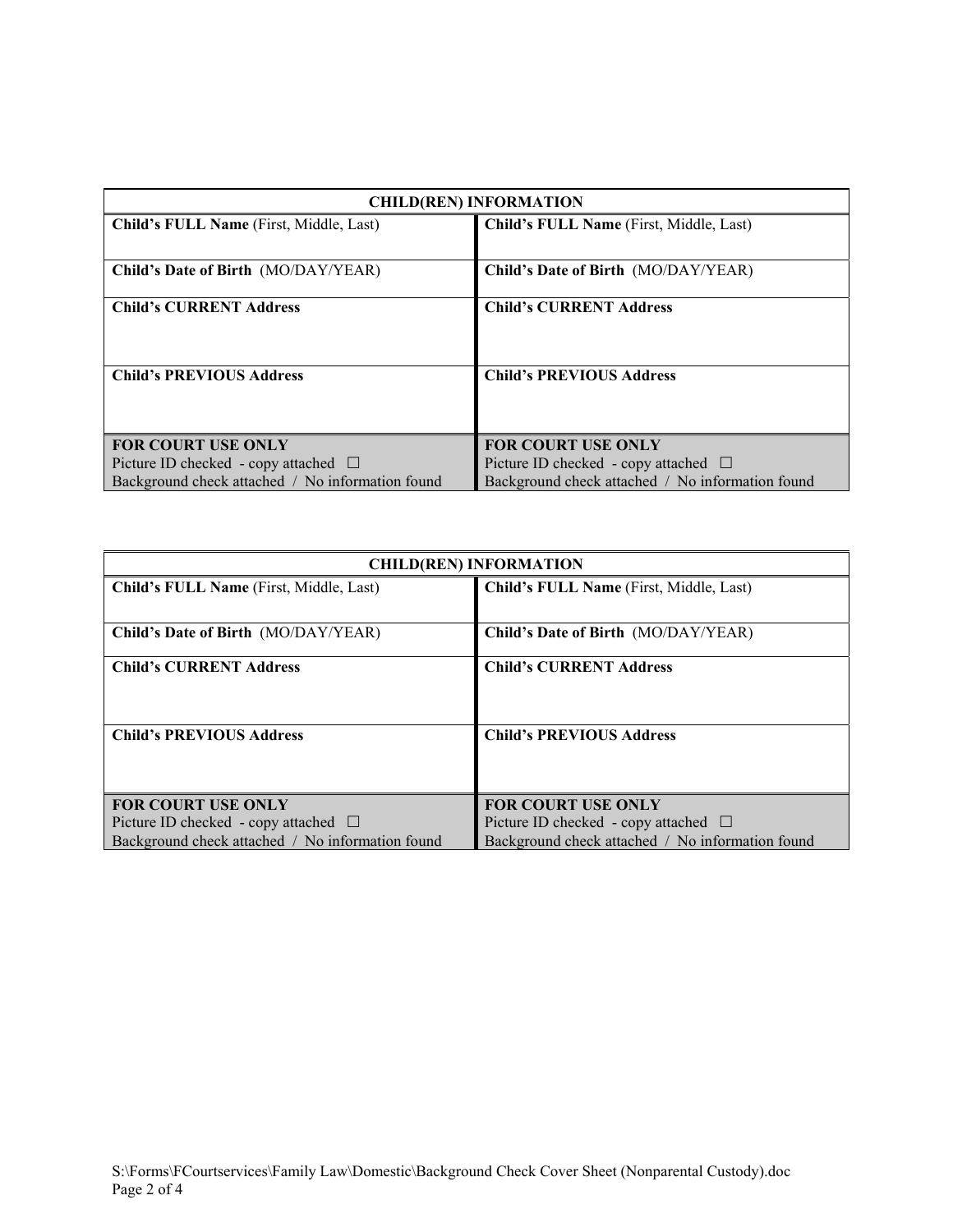| <b>PETITIONER'S INFORMATION</b>                              |                                                              |  |  |  |
|--------------------------------------------------------------|--------------------------------------------------------------|--|--|--|
| 1 <sup>st</sup> Petitioner's FULL Name (First, Middle, Last) | 2 <sup>nd</sup> Petitioner's FULL Name (First, Middle, Last) |  |  |  |
|                                                              |                                                              |  |  |  |
| 1 <sup>st</sup> Petitioner's Date of Birth (MO/DAY/YEAR)     | 2 <sup>nd</sup> Petitioner's Date of Birth (MO/DAY/YEAR)     |  |  |  |
| Height<br>Hair<br>Weight<br>Eye                              | Height<br>Hair<br>Weight<br>Eye                              |  |  |  |
| 1 <sup>st</sup> Petitioner's Phone Number                    | 2 <sup>nd</sup> Petitioner's Phone Number                    |  |  |  |
| 1 <sup>st</sup> Petitioner's CURRENT Address                 | 2 <sup>nd</sup> Petitioner's CURRENT Address                 |  |  |  |
|                                                              |                                                              |  |  |  |
| 1st Petitioner's PREVIOUS Address                            | 2 <sup>nd</sup> Petitioner's PREVIOUS Address                |  |  |  |
|                                                              |                                                              |  |  |  |
| Has the Petitioner ever been known by another                | Has the Petitioner ever been known by another                |  |  |  |
| name? If so, list name(s)                                    | name? If so, list name(s)                                    |  |  |  |
|                                                              |                                                              |  |  |  |
| 1st Petitioner's Driver's License/ID No.                     | 2 <sup>nd</sup> Petitioner's Driver's License/ID No.         |  |  |  |
| <b>FOR COURT USE ONLY</b>                                    | <b>FOR COURT USE ONLY</b>                                    |  |  |  |
| Picture ID checked $\Box$ Copy attached $\Box$               | Picture ID checked $\Box$ Copy attached $\Box$               |  |  |  |
|                                                              |                                                              |  |  |  |
| Case type 6 checked $\Box$                                   | Case type 6 checked $\Box$                                   |  |  |  |
| Background check attached / No information found             | Background check attached / No information found             |  |  |  |